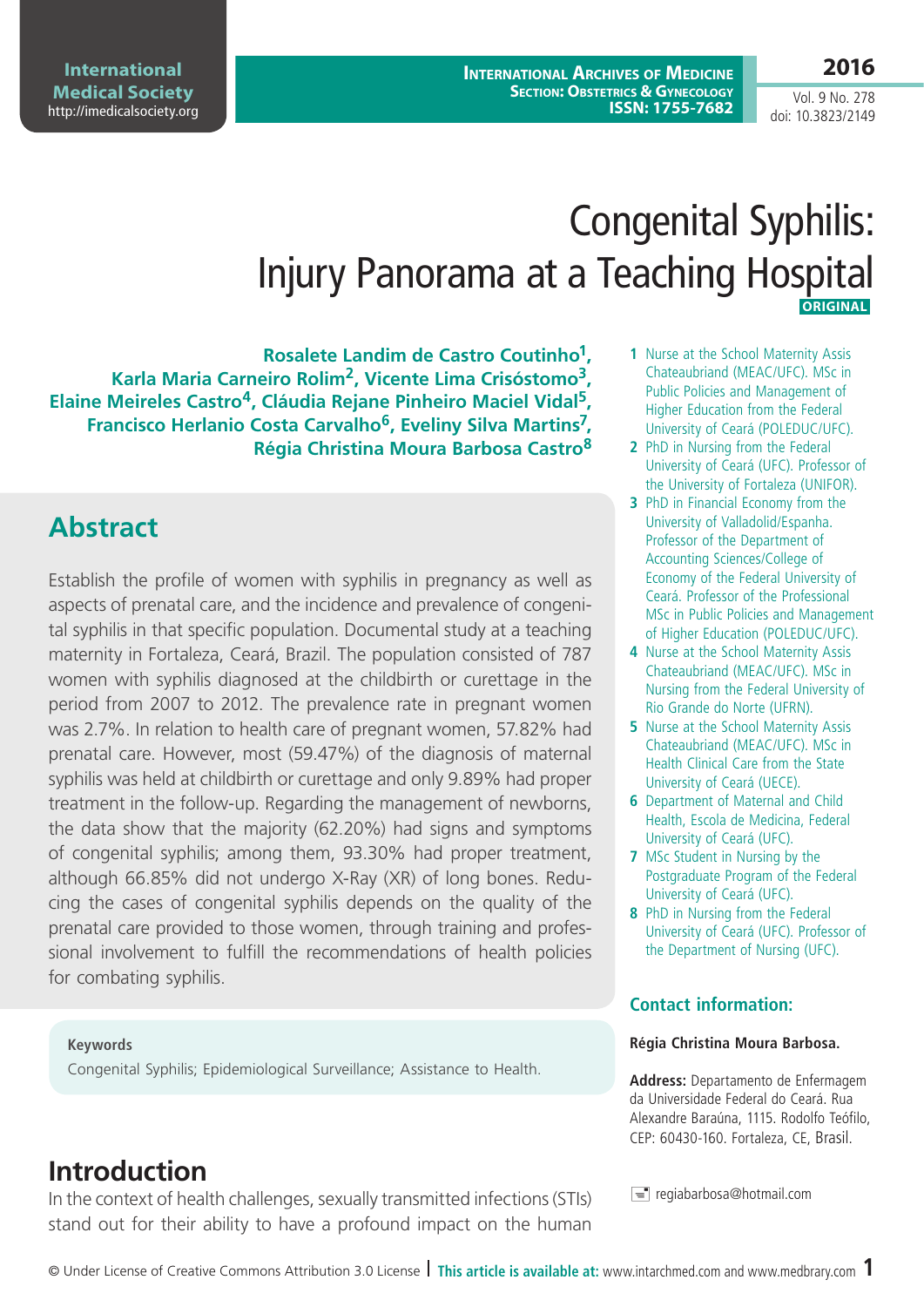**2016**

Vol. 9 No. 278 doi: 10.3823/2149

species. They are one of the most common public health problems in the world. In Brazil, the estimates of cases of infections by sexual transmission, in the sexually active population for 2014, were 937,000 for syphilis, 1,541,800 for gonorrhea, 1,967,200 for chlamydia, 640,900 for genital herpes and 685,400 for human papilloma virus (HPV) [1].

Among those diseases, there is syphilis with its alarming prevalence, especially in poor countries [2, 3], and a high risk of vertical transmission ranging from 30 to 100% [4]. Syphilis is an infectious, systemic and chronic-evolution disease, transmitted by *Treponema pallidum*, being man its sole host. The infection can be acquired by sexual or vertical form, being the last one the most frequent in urban centers, equally affecting all social layers [6, 7].

Irregular and infrequent condom use, low education, multiple sexual partners and little involvement with the preventive aspects also associate with the occurrence of syphilis [8].

That disease is noteworthy since two million pregnant women are infected annually by syphilis, and around 25% of those cases result in spontaneous fetal loss and another 25%, in newborns with low birth weight or severe infection, factors that associate with an increased risk of perinatal death [9].

In Brazil, in 2011, there were 3.3 cases per 1000 live births. Between 1998 and June 2012, Brazil registered, through the System for Information of Notifiable Diseases (SINAN), 80,041 cases of congenital syphilis. Among those cases, Northeast notified 25,133 (31.4%). In 2012, Ceará registered 965 cases with an incidence rate of 7.6 per 1,000 live births. As for 2013, the notifications reached 511 cases with a rate of 6.9 per 1000 live births [2].

The Southeast and Northeast regions had the highest numbers of cases reported in the year, respectively 45.3% and 23.5%. Regarding the detection rate, the Central West (6%), Southeast (5.8%) and North (5.5%) regions exceeded the national rate that year [10].

Even though congenital syphilis is an important marker of health care quality in prenatal (PN), there were 14,321 new cases in 2011 and a detection rate of five per 1,000 live births in Brazil as a whole, which also reveal an underreporting of the disease.

In the search for measuring the quality of perinatal care, specially prenatal care provided to each pregnant woman, the Ministry of Health included the rate of congenital syphilis as an evaluation indicator of primary health care in each city, having the control of the disease based on serological screening and treatment of pregnant women and partners [7]. Prevention for congenital syphilis begins with the diagnosis and treatment of pregnant women before the baby's birth. Its treatment should begin as early as possible during the pregnancy period.

The actions of health promotion and protection are essential to reorient health care models, with a strategy that aims to improve the quality of life and reduce health risks through the development of healthy public policies, providing improvements in the way of living [11].

Except for asymptomatic newborns whose mothers had proper treatment and underwent the nonreactive Venereal Disease Research Laboratory test (VDRL), the other newborns with maternal diagnosis of syphilis should be submitted to hospital treatment.

The Ministry of Health recommends diagnosis and adequate treatment, clinical, laboratory and radiographic evidence of syphilis in newborns and comparison of titration of maternal VDRL test with the fetus test at the time of birth [1].

Given that reality, the objectives of the study were: to establish the profile of pregnant women with VDRL reagent followed at a teaching maternity hospital in northeastern Brazil, as well as aspects of prenatal care and to determine the incidence and prevalence of congenital syphilis in that specific population.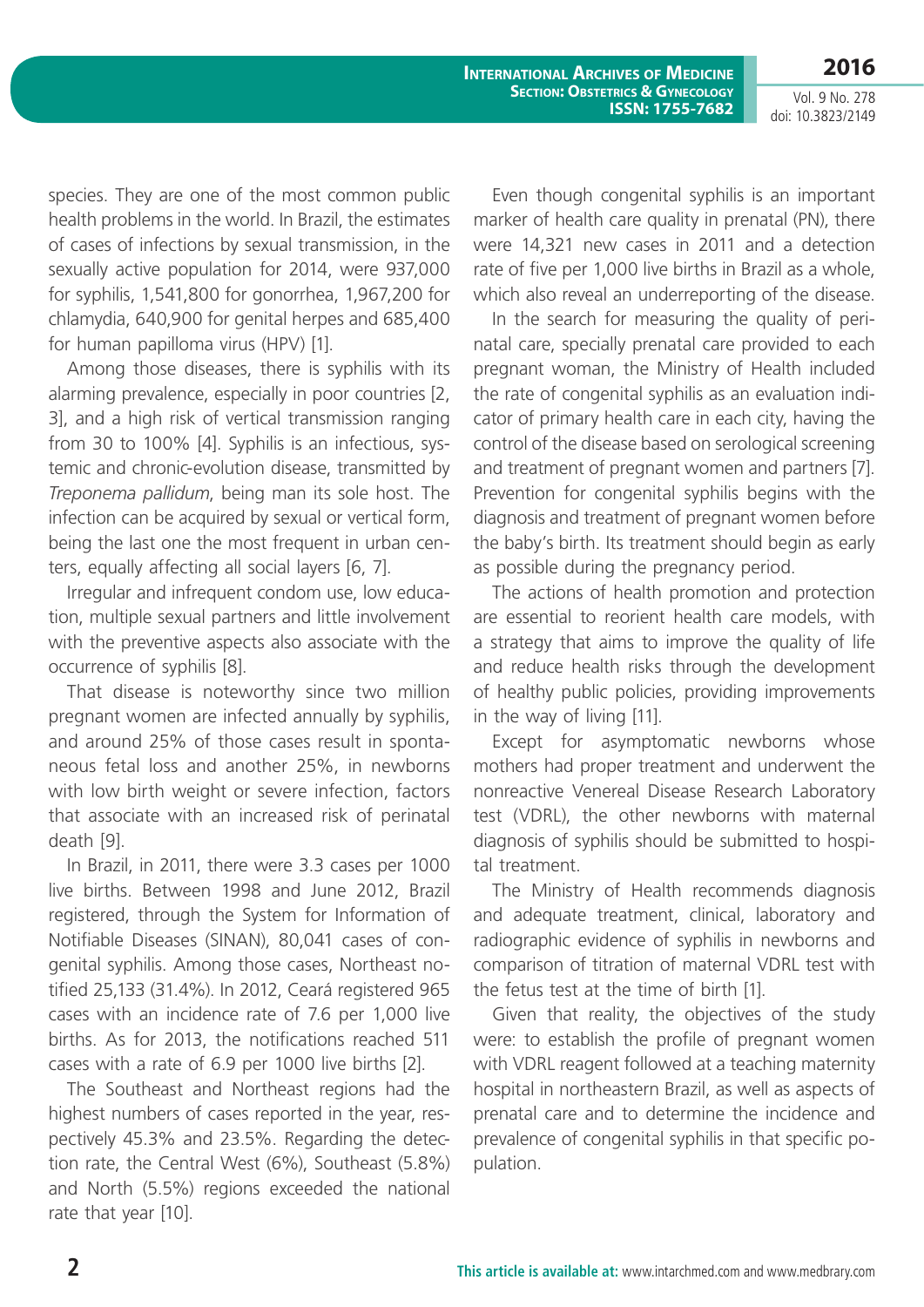**2016**

Vol. 9 No. 278 doi: 10.3823/2149

## **Method**

This is a documental study, performed at a maternity hospital in northeastern Brazil, member of the care network at the tertiary level, located in Fortaleza - Ceará.

The sample consisted of 787 women diagnosed with syphilis during pregnancy that had the outcome of the childbirth or curettage notified by the hospital's Epidemiological Surveillance Center for congenital syphilis from 2007 to 2012, with no exclusion criteria.

The collection took place from June to November 2013 by secondary data, according to the following steps: obtaining the records and reporting forms for congenital syphilis from 2007 to 2012 in the hospital surveillance core of the research institution; search for the medical records of women treated for childbirth or curettage who had the pregnancy outcome notified for congenital syphilis; building a database with the studied variables for later comparison with SINAN database for tracking possible underreporting in the system.

The results were analyzed using STATA™ statistical software version 11.0. There was a descriptive analysis of the data, presenting the frequency distribution and central tendency for some variables. In the inferential analysis, one analyzed the possible association between risk factors related to biological and environmental conditions (maternal and perinatal), in order to better understand the health-disease process involving the loss in women affected by syphilis. Therefore, it was possible to assess the impact of health measures taken for its control given the causes and factors affecting that disturbing reality.

Statistical analysis was performed using the chisquare test to verify the homogeneity of proportions. Additionally, there was a logit regression analysis with the outcome of stillborn delivery as dependent variable. As independent variables, the factors that may contribute to the favorable outcome of childbirth stood out, such as: undergoing prenatal, syphilis diagnosed during prenatal, appropriate treatment in prenatal care.

There was analysis of the following variables regarding the pregnant woman: sociodemographic age (age group), educational attainment (years of education), origin, occupation, self-reported race; Institutional – undergoing PN, undergoing the treatment, the moment of diagnosis and treatment of the partner. The data present by means of figures, graphs and statistical measures.

The study was submitted to the Research Ethics Committee with human beings, in accordance with the guidelines of Resolution 466/12 of the National Health Commission (CNS), and approved under opinion 16303813500005050/2013.

### **Results**

From 2007 - 2012, in the studied hospital, there were reports of 787 cases of congenital syphilis (CS); 537 (68.2%) occurred in live births (LB) with 15 deaths after birth and 250 (31, 8%), in fetal loss and stillborn (SB).

According to **Table 1**, one can see that, among 28,682 pregnant women, 787 were diagnosed with syphilis, with a prevalence of 2.7%, whereas 537 LB had congenital syphilis.

**Table 1.** Prevalence rate (%) of maternal syphilis in the studied period. **Pregnant LB with** 

| Year                                                                          | <b>Prevalence</b><br>(%) | <b>Pregnant</b><br>women | <b>Pregnant</b><br>women with<br>syphilis | <b>LB</b> with<br>congenital<br>syphilis |  |  |
|-------------------------------------------------------------------------------|--------------------------|--------------------------|-------------------------------------------|------------------------------------------|--|--|
| 2007                                                                          | 1.9                      | 5,259                    | 105                                       | 65                                       |  |  |
| 2008                                                                          | 2.6                      | 5,538                    | 145                                       | 104                                      |  |  |
| 2009                                                                          | 2.3                      | 5,358                    | 128                                       | 77                                       |  |  |
| 2010                                                                          | 3.1                      | 4,421                    | 139                                       | 99                                       |  |  |
| 2011                                                                          | 7.9                      | 4,362                    | 130                                       | 84                                       |  |  |
| 2012                                                                          | 3.7                      | 3,744                    | 140                                       | 108                                      |  |  |
| Total                                                                         | 7.7                      | 28,682                   | 787                                       | 537                                      |  |  |
| <b>Source:</b> Epidemiological Surveillance Center of the University Hospital |                          |                          |                                           |                                          |  |  |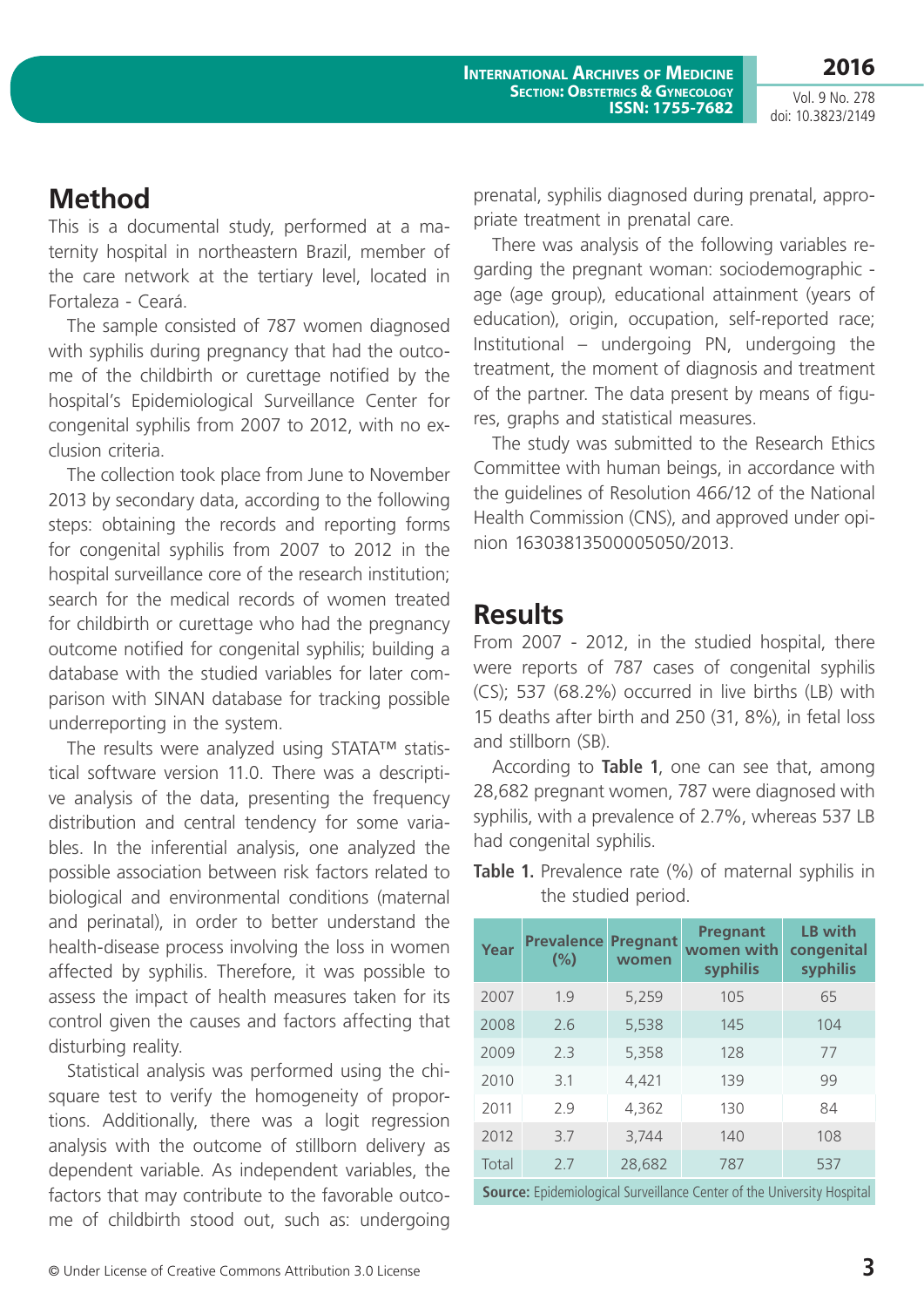Vol. 9 No. 278 doi: 10.3823/2149

**2016**



**Table 2.** Sociodemographic variables of the maternal syphilis attended at the school hospital from 2007 to 2012.

| <b>Sociodemographic Characteristics</b> | Ñ   | $\frac{0}{0}$ |  |  |
|-----------------------------------------|-----|---------------|--|--|
| Age group                               |     |               |  |  |
| < 20 years                              | 218 | 27.7          |  |  |
| 20 - 29 years                           | 444 | 56.4          |  |  |
| $\geq 30$ years                         | 125 | 15.9          |  |  |
| Race                                    |     |               |  |  |
| White                                   | 79  | 10.0          |  |  |
| <b>Black</b>                            | 70  | 8.9           |  |  |
| Pardo (Brown)                           | 521 | 66.2          |  |  |
| Indigenous                              | 1   | 0.1           |  |  |
| Ignored                                 | 116 | 14.8          |  |  |
| Years of education                      |     |               |  |  |
| 0 years                                 | 21  | 2.7           |  |  |
| $1 - 4$ years                           | 125 | 15.9          |  |  |
| $5 - 9$ years                           | 393 | 49.9          |  |  |
| $\geq 10$ years                         | 185 | 23.5          |  |  |
| Ignored                                 | 63  | 8.0           |  |  |
| Occupation                              |     |               |  |  |
| Autonomous                              | 18  | 2.3           |  |  |
| Domestic activities                     | 544 | 69.1          |  |  |
| Student                                 | 65  | 8.3           |  |  |
| Other activities                        | 111 | 14.1          |  |  |
| Ignored                                 | 49  | 6.2           |  |  |
| Origin                                  |     |               |  |  |
| Capital                                 | 645 | 82.0          |  |  |
| Outback                                 | 142 | 18,0          |  |  |
| Total                                   | 787 | 100.0         |  |  |
| Source: prepared by the authors.        |     |               |  |  |

As for the distribution of the incidence of congenital syphilis recorded in the historical series of the study, **Figure 1** shows an upward trend, increasing by 87.9% from 2007 to 2012 (from 20.6 to 38.7 cases/1,000 live births). The average annual incidence rate of the disease during the study period was 28.3 cases per 1,000 live births (787/27,779).

For better stratification of the sample, **Table 2** presents the description of sociodemographic variables of women with syphilis.

The age of women with syphilis during the study period ranged from 12 to 46 years old with a mean of 24 years and standard deviation of 6.3. There was a greater number of cases reported among women aged 20 to 29 years, 444 (56.4%). By analyzing the self-reported race for women, most of them selfreported brown, 521 (66.2%). Regarding education, 393 (49.9%) women in the sample had from five to nine years of education.

Domestic activity was the occupation most reported by the participants, 544 (69.1%). Most of the studied patients came from the capital, 645 (82.0%), with only 142 (18.0) from inner cities.

Regarding obstetric variables and clinical management in prenatal, **Table 3** describes the main findings.

**Table 3.** Variable related to the management of the maternal syphilis in prenatal care.

| <b>Sociodemographic Characteristics</b> | N   | $\%$  |  |  |  |
|-----------------------------------------|-----|-------|--|--|--|
| Underwent prenatal                      |     |       |  |  |  |
| Yes                                     | 455 | 57.8  |  |  |  |
| No                                      | 271 | 34.4  |  |  |  |
| Ignored                                 | 61  | 7.7   |  |  |  |
| Total                                   | 787 | 100.0 |  |  |  |
| Moment of the maternal diagnosis        |     |       |  |  |  |
| Prenatal                                | 270 | 34.3  |  |  |  |
| Childbirth                              | 468 | 59.5  |  |  |  |
| After childbirth                        | 49  | 6.2   |  |  |  |
| Total                                   | 787 | 100.0 |  |  |  |
| Total                                   | 645 | 100.0 |  |  |  |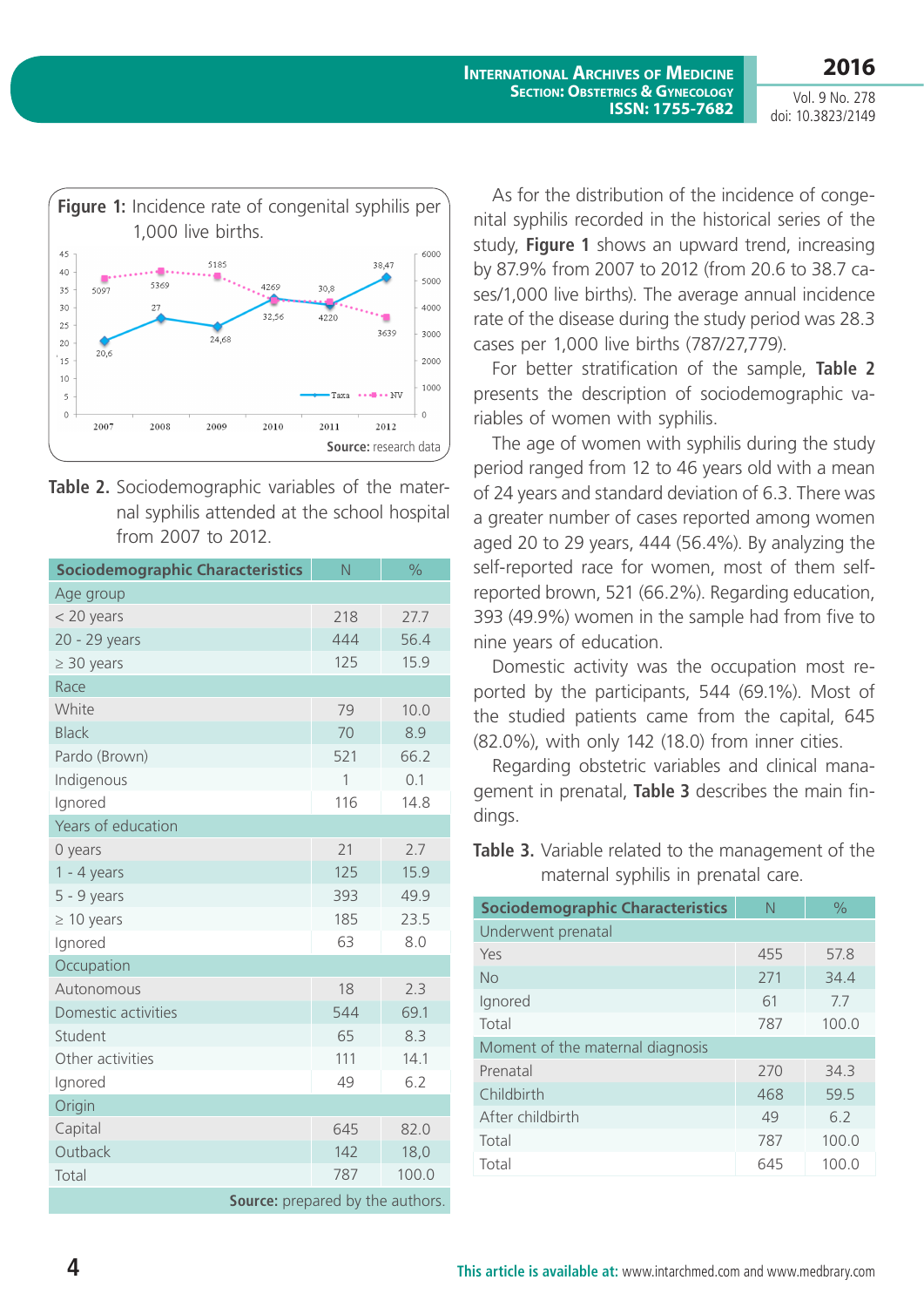Vol. 9 No. 278 doi: 10.3823/2149

**2016**

| <b>Sociodemographic Characteristics</b> | N   | $\frac{0}{0}$ |  |  |  |
|-----------------------------------------|-----|---------------|--|--|--|
| Treatment in prenatal                   |     |               |  |  |  |
| Adequate                                | 45  | 16.7          |  |  |  |
| Inadequate                              | 171 | 63.3          |  |  |  |
| Not performed                           | 54  | 20.0          |  |  |  |
| Total                                   | 270 | 100.0         |  |  |  |
| Partner's treatment                     |     |               |  |  |  |
| Yes                                     | 46  | 5.8           |  |  |  |
| <b>No</b>                               | 741 | 94.2          |  |  |  |
| Total                                   | 787 | 100.0         |  |  |  |
| Confirmatory test for syphilis          |     |               |  |  |  |
| Performed                               | 55  | 7.0           |  |  |  |
| Nor performed                           | 732 | 93.0          |  |  |  |
| Total                                   | 787 | 100.0         |  |  |  |
| <b>Source:</b> prepared by the authors. |     |               |  |  |  |

Among the 787 pregnant women infected by *Treponema pallidum*, 455 (57.8%) received prenatal care and, among those, only 270 (34.3%) were diagnosed with the disease during that period and 468 (59.5%), at childbirth.

As for treatment, 171 (63.3%) of the pregnant women diagnosed with syphilis during prenatal received inadequate treatment and only 45 (16.7%) had proper treatment. Table 3 shows that 741 (94.2%) women did not undergo the treatment and 732 (93.0%) did not perform the confirmatory test for syphilis.

#### **Discussion**

From 2007 to 2012, there were 4,254 cases of congenital syphilis in the state of Ceará, according to the State Department of Health (SESA) [2]. In its capital, Fortaleza, there were 2,789 notifications. The incompleteness of the information, important to ensure the indicators necessary for the evaluation of public policies for syphilis, leads us to believe there is still difficulty in treatment with the data as well as a problem of an underreporting of the disease.

Among the factors contributing to the increased incidence of a grievance as congenital syphilis, there are the conditions favorable to disease transmission

and failures in attention to women's health, especially in the prenatal period (PN) when infected pregnant women could receive proper diagnosis and treatment along with their partners. Other positive factors are the increase in the frequency of diagnosis and syphilis notification in pregnant women and newborns and the introduction of compulsory realization of non-treponemal test (VDRL) at childbirth as a condition for receiving the payment for the procedure by hospitals from SUS [12].

In the place where the study was conducted between the same period of 2007 to 2012, there were reported 787 cases of congenital syphilis.

The analysis of the data time series shows that the prevalence rate in pregnant women at the hospital during the study period corresponded to 2.7%. Such result corresponds to an increase of almost twice when comparing with the findings of the Sentinel Study Pregnant Woman conducted by the Ministry of Health in 2011, when the rate was 1.6% [1].

The prevalence rate of the study (2.7%) was higher than those reported by other authors [13] in a research with pregnant women at SUS health units in the city of Rio de Janeiro, in 2007 and 2008 (1.9%). The results also exceeded those of the sentinel study in 2006, of 1.6% [14].

Women aged 20 - 29 years had the highest percentage, characterizing a group of young adults, who are at the peak of fertility. The results are similar to those found in previous studies [15, 16].

Despite the lack of relationship between the variables race and syphilis, the data from the current study are similar to those found in the Federal District, where 54.7% of women self-reported brown, followed by 25.3% of self-reported white women, black, with 15.5% and 0.45% self-reported indigenous [17]. However, there were different results in a study with pregnant women in a health facility in Rio de Janeiro, which showed a higher prevalence in women who self-reported black [13].

The study shows that the largest number of pregnant women with syphilis, 393 (49.9%), had educa-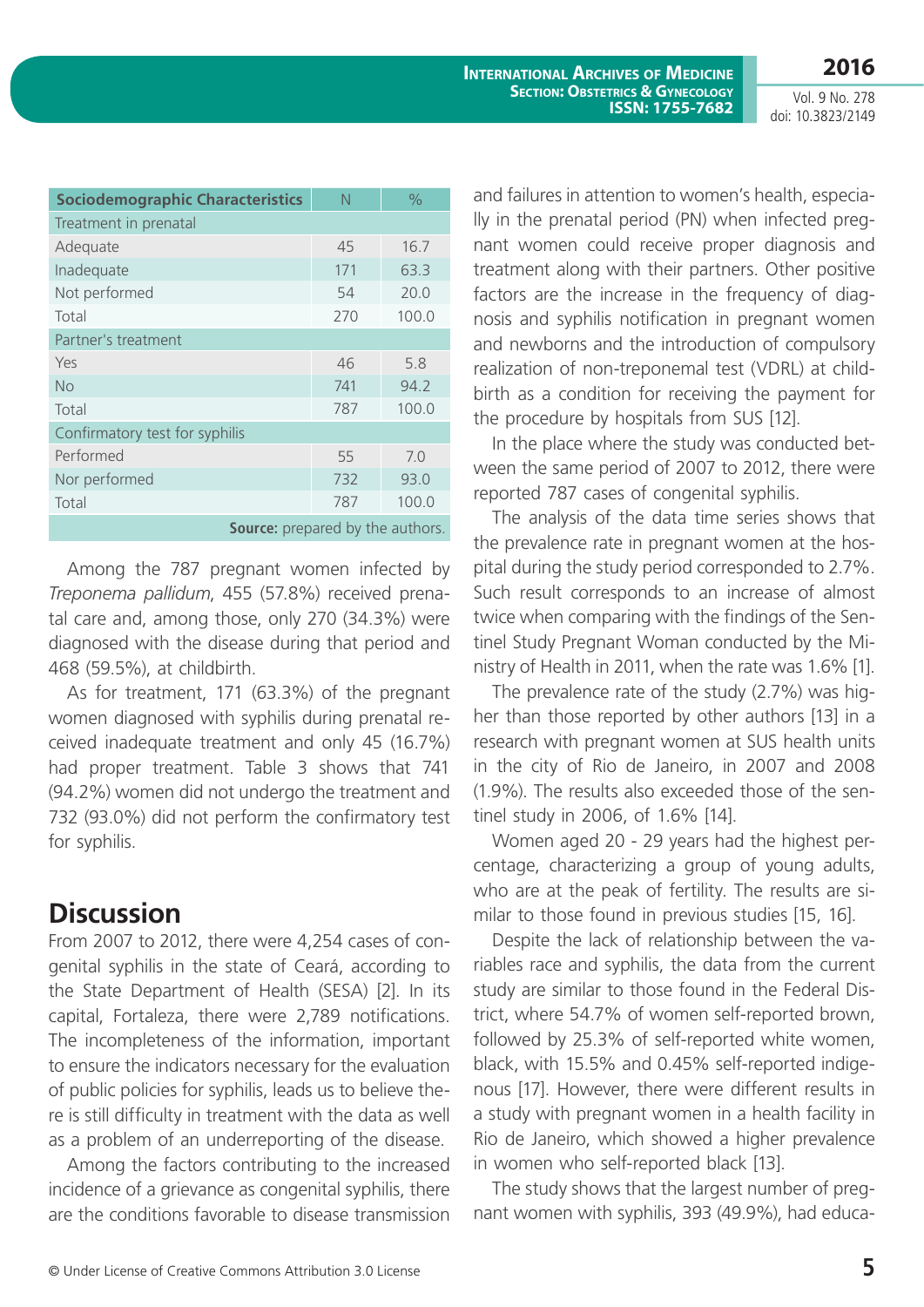**2016**

Vol. 9 No. 278 doi: 10.3823/2149

tion from five to nine years, ranging from incomplete elementary school to complete elementary school, corroborating other research that reports that, in Ceará, just over 70% of the female population is illiterate, and about 80% have less than eight years of study [18].

The highest percentage of occupation of those women 544 (69.1%) is housework. The result of this research is similar to other studies that have revealed a significant percentage of women who have no paid activity [19, 20].

As for the realization of prenatal of those women, this study shows that 455 (57.8%) attended consultations, while a large quantity, 271 (34.4%), did not underwent prenatal care. Such fact contradicts the guidance established by public policy for the elimination of congenital syphilis that the uptake of pregnant women in primary care for the realization of prenatal care should take place as early as possible [21].

Corroborating this research, which showed that 468 (59.5%) women were diagnosed with syphilis at childbirth, a sentinel study of congenital syphilis in Brazil has documented that there is a large contingent of pregnant women with syphilis who have only the diagnosis at childbirth or curettage, despite having received prenatal, showing an annual increase in the number of cases of CS, which reveals a still very poor assistance [22].

According to the Ministry of Health, proper treatment is the one performed with crystalline penicillin in the appropriate dose for the disease stage, accomplished with, at least, 30 days before childbirth and with concomitant treatment of the partner. [23] However, among the 270 patients who had their diagnosis of syphilis during prenatal care, 171 (63.3%) treated inappropriately and 54 (20.0%) did not treat the disease before delivery, only 45 (16.7%) of them had proper treatment. In another study, among the nine pregnant women diagnosed with syphilis, six had inadequate treatment and the other three did not have any registry of the

treatment, demonstrating a serious public health problem [13].

Despite legislation that supports the early detection of syphilis and high prenatal coverage in the country, there is the failure of the planned routine that includes testing for HIV and VDRL, and the little investment in procedures including partner treatment of women with syphilis. [9]

That fact is evidenced in this research, because, among the 787 patients with syphilis, 732 (93.0%) did not perform the confirmatory test for syphilis during prenatal care. An index similar to those shown in other studies [24], in which only 43% of women had had six or more prenatal consultations and, among them, only 3% underwent one VDRL in the first quarter and the other, in the third quarter of pregnancy, as recommended by the Ministry Health. One observed that 741 (94.2%) partners did not treat the disease, similar reality in another study [13], in which no partner received treatment for syphilis.

### **Conclusion**

Syphilis is a serious public health problem and there is plenty to move forward in an attempt to reduce its rates, for there was a prevalence of 2.7% and an incidence of congenital syphilis with increasing trend. It is necessary to improve assistance to prenatal along with support services that work in their entirety with proper access to testing and treatment.

There was certain precariousness of that support network, since 455 (57.8%) cases of congenital syphilis could have been avoided, given that those women underwent prenatal care. However, 185 (40.7%) of 455 women who underwent PN did not even have their diagnosis established at that time. Among the 270 women who received the diagnosis, even during the prenatal period, 225 (83.3%) were untreated or treated inadequately.

The results lead us to think over the existing policies in combating congenital syphilis and draw at-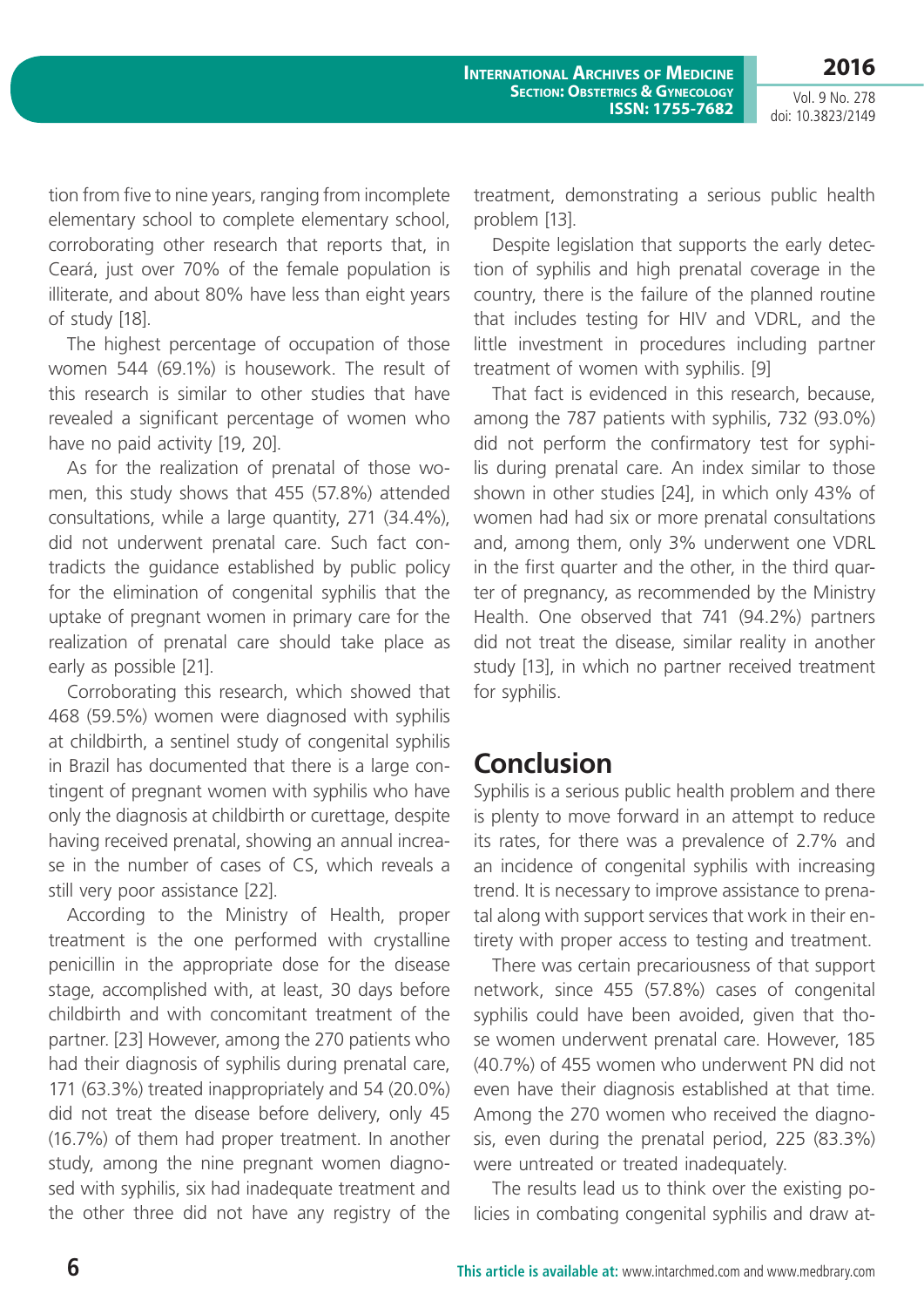Vol. 9 No. 278 doi: 10.3823/2149

tention to the quality of care provided in primary care. It is necessary to review the practice of including syphilis more systematically in health care activities related to diagnosis and treatment for disrupting the chain of transmission. One emphasizes the importance of qualified continuing education, focused on the professionals involved in prenatal care, in order to effectively contribute to the elimination of the disease.

The research findings show the importance of seeking information about the multiple factors and conditions that influence the development of syphilis and the difficulty of managing the disease and breaking its chain of transmission. The most affected group were brown women without paid profession, aged between 20 and 29 years, from the capital and that had between five and nine years of education.

The limitations of the study were due to the incompleteness of the records, because one used secondary data. Such fact prevented collecting data such as the race/color of the mothers of those pregnant women and health facility where those women underwent their prenatal care.

One believes that this research may bring subsidies for reflection on the theme, besides leading to the development of effective actions by managers and health professionals in an attempt to reduce those rates.

#### **References**

- **1.** Brasil. Ministério da Saúde. Secretaria de Atenção à Saúde. Departamento de Ações Programáticas Estratégicas. Política Nacional de Atenção Integral à Saúde da Mulher: Princípios e Diretrizes. Brasília: 2011.
- **2.** Secretaria Estadual De Saúde/Ce. Governo do Estado do Ceará. Boletim Epidemiológico, 2013.
- **3.** Pires O, Pimentel ZNS, Santos MVS, Santos WA. Vigilância epidemiológica da sífilis na gravidez no centro de saúde do bairro Uruará-Área Verde. DST J Bras Doenças Sex Transm 2007; 19:162-5.
- **4.** Schmid G. Economic and programmatic aspects of congenital syphilis prevention. Bull World Health Organ 2004; 82:402-9.
- **5.** Secretaria de Vigilância em Saúde, Ministério da Saúde. Diretrizes para o controle da sífilis congênita. Brasília: Ministério da Saúde; 2005.
- **6.** Veronesi R, Focaccia R. Tratado de infectologia. In: Talhari, S; Cortez, Carolina Chrusciak Talhari. Sífilis. 4. ed. São Paulo: Atheneu,VII. 1405-14, 2009.
- **7.** Campos Al De A, Araújo Mal, Melo Sp De, Gonçalves Mlc. Epidemiologia da sífilis gestacional em Fortaleza, Ceará, Brasil: um agravo sem controle. Cad. Saúde Pública [Internet]. 2010; 26(9): 1747-1755. http://dx.doi.org/10.1590/S0102- 311X2010000900008.
- **8.** Figueiredo En, Vianna Lac, Peixe Mb, Ramos Vm, Succi Rcm. The challenge of the reference and counter-reference system in the prenatal assistance to pregnant women with infectious diseases. An. Acad. Bras. Ciênc. [Internet]. 2009; 81(3): 551- 558. http://dx.doi.org/10.1590/S0001-37652009000300018.
- **9.** Organização Mundial De Saúde. Eliminação mundial da sífilis congênita: fundamento lógico e estratégia para ação. Genebra: 2008.
- **10.** Brasil. Ministério da Saúde. Secretaria de Vigilância em Saúde: Departamento de DST/ Aids e Hepatites Virais. Boletim Epidemiológico Sífilis, ano I, n. 1, 2012.
- **11.** Brasil. Agência Nacional de Saúde Suplementar. Manual técnico para promoção da saúde e prevenção de riscos e doenças na saúde suplementar – 4. ed. rev. e atual. – Rio de Janeiro: 2011.
- **12.** Brasil. Ministério da Saúde. Sífilis. Estratégias para diagnóstico no Brasil. Ministério da Saúde. Secretaria de Vigilância em Saúde. Departamento de DST, Aids e Hepatites Virais, 2010.
- **13.** Domingues Rmsm, Saraceni V, Hartz Zma, Leal Mc. Sífilis congênita: evento sentinela da qualidade da assistência prénatal. Rev. Saúde Pública, 2013; 47(1): 147-57.
- **14.** Brasil. Ministério da Saúde. Secretaria em Vigilância em Saúde. Secretaria de Assistência à Saúde. Plano Operacional. Redução da Transmissão Vertical do HIV e da Sífilis, Brasília: Ministério da Saúde, 2007.
- **15.** Gondim Anc, Oliveira As, Damasceno Akc, Barbosa Bn, Pitombeira Hcs, Moraes Jl. Epidemiologia de Puérperas submetidas ao teste sorológico para a detecção da sífilis. Rev. Enfermagem UFPE, online. 2012; 6(9): 2086-2092.
- **16.** Junior Wb, Shiratsu R, Pinto V. Abordagem nas doenças sexualmente transmissíveis. Anais Brasileiro de Dermatologia. 2009; 84(2): 151-59, 2009.
- **17.** Tavares LHLC. et. al. Monitoramento das ações pró-redução da transmissão vertical da sífilis na rede pública do Distrito Federal. Enfermagem em Foco. 2012; 3(1): 29-35.
- **18.** Bezerra Fjg, Kerr Lrf, Sansigolo Md De L, Barreto ML. Distribuição espacial da taxa de mortalidade infantil e principais determinantes no Ceará, Brasil, no período 2000-2002. Cad. Saúde Pública [Internet]. 2007: 23(5): 1173-1185. http://dx.doi. org/10.1590/S0102-311X2007000500019.